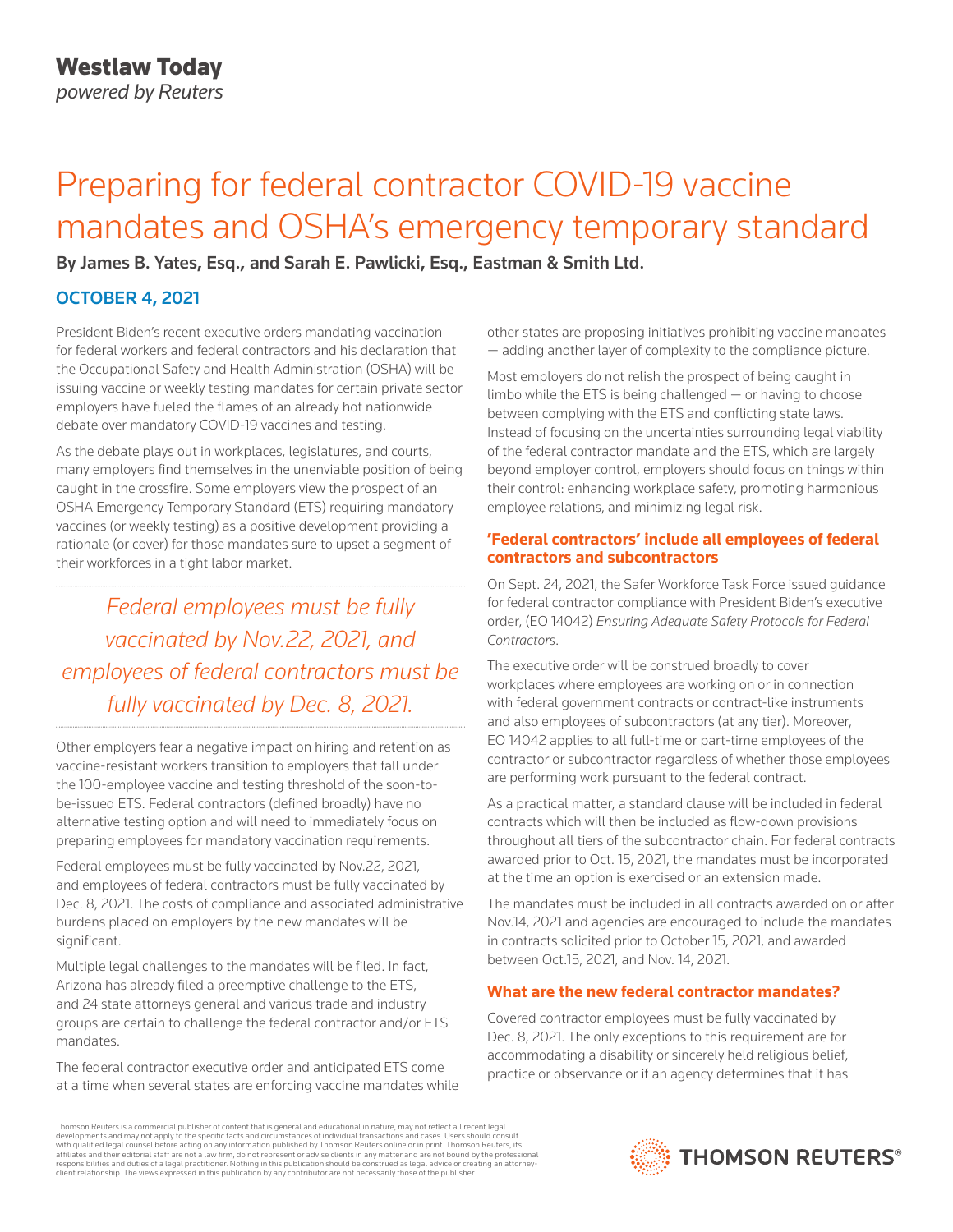"an urgent, mission-critical" need for a contractor to begin work prior to all employees becoming fully vaccinated.

The recent guidance leaves open the possibility of future booster vaccination mandates but indicates that there is "currently" no post-vaccination time limit on fully vaccinated status.

In order to comply, a federal contractor must review "official documentation" demonstrating proof of an employee's vaccination, but that documentation could be in the form of an electronic record (including a digital photograph).

*Employers will be required to provide paid time off for vaccinations and any vaccination-related side effects … subject to penalties of up to \$14,000 per violation.*

Employee attestations are not acceptable proof of vaccination. Natural immunity and recent antibody tests are not acceptable substitutes for vaccination.

Other federal contractor requirements contained in EO 14042 include:

- (1) designating a COVID-19 coordinator responsible for compliance;
- (2) communicating the requirements to employees and visitors; and
- (3) following specific masking and social distancing requirements.

The requirements of EO 14042 supersede any conflicting state or local law or ordinance and must be followed regardless of any forthcoming OSHA ETS requirements.

#### **OSHA's emergency temporary standard**

While the actual ETS is still in the works, President Biden revealed that the ETS, enforced by OSHA, will contain a vaccination or weekly testing requirement for all private sector employers with 100 or more employees. Employers will be required to provide paid time off for vaccinations and any vaccination-related side effects. Employers will be subject to penalties of up to \$14,000 per violation.

Aside from the threshold question of whether such an emergency standard is legally viable, questions concerning the substance of the ETS include:

- (1) Who is "an employee" and how are the 100 employees counted?
- (2) How much time do employers have to comply?
- (3) What vaccination and testing proof are employees required to obtain?
- (4) Who pays for the tests (assuming enough tests are available) and time spent testing?
- (5) What requirements will apply to remote workers?
- (6) What are the consequences for employer non-compliance?
- (7) What about collective bargaining obligations and will current agreements be grandfathered?
- (8) What provisions will apply to employers with fewer than 100 employees?

#### **What to do now?**

Employers understandably are looking for direction. While the full impact of this rule will not be known until OSHA releases the ETS, significant COVID-related guidance has already been provided to employers. Employers can be fairly certain that much of the previously issued guidance by OSHA, the Centers for Disease Control and Prevention (CDC) and the Safe Federal Workforce Task Force will be included in the ETS.

Based on guidance issued to date, the new ETS will likely mandate:

- (1) A written COVID Prevention and Response Plan and a designated coordinator with authority for conducting workplace-specific hazard assessments, development of policies and procedures for minimizing the risk of COVID in the workplace, ensuring employee engagement and enforcing compliance;
- (2) Masking, social distancing, quarantining, and testing for vaccinated, unvaccinated and at-risk workers in accordance with current CDC guidance;
- (3) Vaccination or, in the alternative, weekly testing for all employees of employers with 100 or more employees;
- (4) Pay for time spent by employees obtaining the vaccine and any time lost due to vaccine-related side effects;
- (5) Physical distancing and administrative controls to minimize crowding (flexible hours, remote work, staggered shifts);
- (6) Implementing physical barriers;
- (7) Furnishing and requiring use of appropriate personal protective equipment;
- (8) Encouraging good hygiene and providing related supplies;
- (9) Cleaning and disinfecting work areas;
- (10) Improving ventilation;
- (11) Encouraging sick employees to stay at home and providing paid time off; and
- (12) Prohibiting retaliation against employees voicing COVIDrelated concerns.

#### **Additional considerations**

Employers will see an increase in employee requests to be exempted from vaccine or testing requirements for disabilityrelated reasons or due to sincerely held religious beliefs. Employers should develop and implement a process for addressing these accommodation requests (in the same manner they handle mask accommodation requests) and train supervisors so that they do not ignore or minimize those requests.